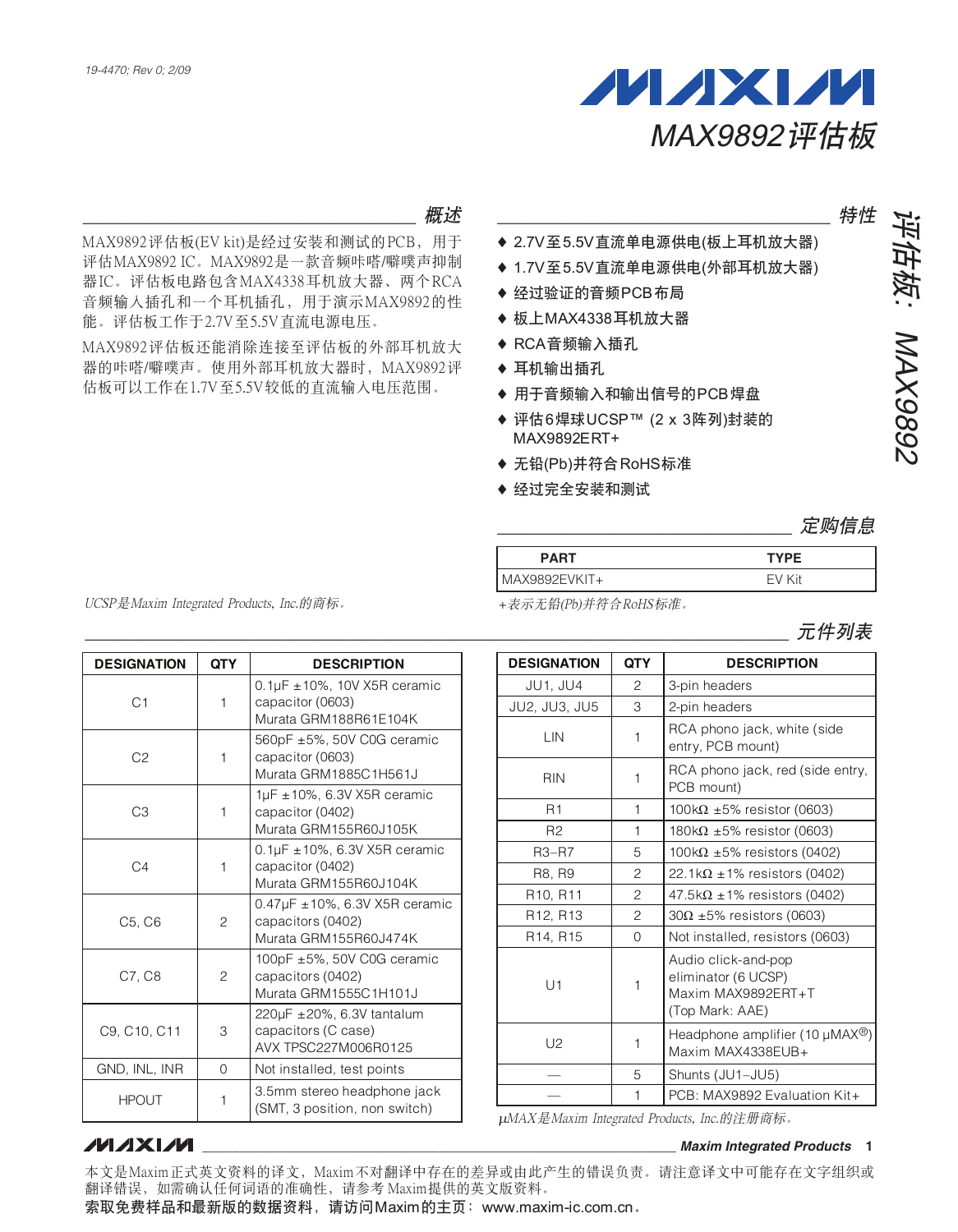| 元件供应商 |
|-------|
|-------|

| <b>SUPPLIER</b>                           | <b>PHONE</b> | <b>WEBSITE</b>                             |
|-------------------------------------------|--------------|--------------------------------------------|
| <b>AVX Corporation</b>                    |              | 843-946-0238   www.avxcorp.com             |
| Murata Electronics<br>North America, Inc. |              | 770-436-1300   www.murata-northamerica.com |

注: 当与这些供应商联系时, 请说明您正在使用MAX9892。

``````````````````````````````` Ⴅྜྷඡ

所需设备

开始之前, 需要准备下列设备:

- MAX9892评估板
- 2.7V至5.5V、100mA直流电源
- 立体声音频信号源
- 一对耳机

步骤

MAX9892评估板经过完全安装和测试。请按照下述步骤 验证电路板的工作情况。注意: 在完成所有连接之前请 不要打开电源。

- 1) 确认跳线JU1的1-2引脚安装短路器, 配置评估板接受 MAX9892和板载MAX4338耳机放大器的供电电源。
- 2) 确认跳线JU2和JU3安装短路器, 配置MAX9892接受板 载MAX4338耳机放大器的输出。
- 3) 确认跳线 JU4的1-2引脚安装短路器, 将MAX9892的 MUTE引脚与MAX4338的 SHDN1和 SHDN2引脚连接 在一起。
- 4) 确认跳线JU5没有安装短路器, 使能板载MAX4338耳 机放大器输出。
- 5) 将音频信号源输出连接至LIN和RIN RCA插孔。
- 6) 将耳机连接至HPOUT耳机插孔。
- 7) 将电源连接至VCC和GND PCB焊盘。
- 8) 打开音频信号源, 打开电源并将电源电压设置为5V。
- 9) 确认在拔掉和重新安装跳线JU5的短路器时, 觉察不 到咔嗒/噼噗声。

硬件详细说明

MAX9892评估板用于评估MAX9892 IC, 该器件是一款采 用6焊球UCSP封装的音频咔嗒/噼噗声抑制器。在启动和 关断时, MAX9892为耳机放大器的输出提供对地的低阻 通道, 从而消除了咔嗒/噼噗声。

评估板上安装了MAX4338耳机放大器、两个RCA音频输 入插孔、一个耳机插孔, 用于演示MAX9892的性能。当 使用板上耳机放大器时, 评估板工作在2.7V至5.5V直流 电源,该电源连接在VCC和GND焊盘之间。

MAX9892也可以用来抑制与评估板连接的外部耳机放大 器的咔嗒/噼噗声。为了消除外部耳机放大器的咔嗒/噼噗 声, 将外部耳机放大器输出连接到评估板的HPL、HPR以 及GND PCB焊盘。将外部耳机放大器的关断信号连接到 SHDN PCB焊盘, 外部耳机放大器的地连接到MAX9892 评估板的GND焊盘。按照跳线选择部分重新配置跳线 JU1-JU4。配合外部耳机放大器工作时, MAX9892可以工 作在1.7V至5.5V较低的直流输入电压范围, 该电源连接 在VDD和GND PCB焊盘之间。

#### 跳线选择

MAX9892评估板可以配置工作在板上耳机放大器或外部 耳机放大器。通过跳线JU1-JU4选择MAX9892评估板配合 板上或外部耳机放大器工作。

#### MAX9892评估板电源(VCC/VDD)

配合板上耳机放大器工作时、评估板需要一路输入电压 范围为2.7V至5.5V的直流电源,该电源连接在VCC和 GND焊盘之间。配合外部耳机放大器工作时, MAX9892 评估板能够工作在1.7V至5.5V较低的输入电压范围, 该 电源连接在VDD和GND焊盘之间。跳线JU1用于配置 MAX9892评估板的输入电源, 表1列出了跳线JU1的选项。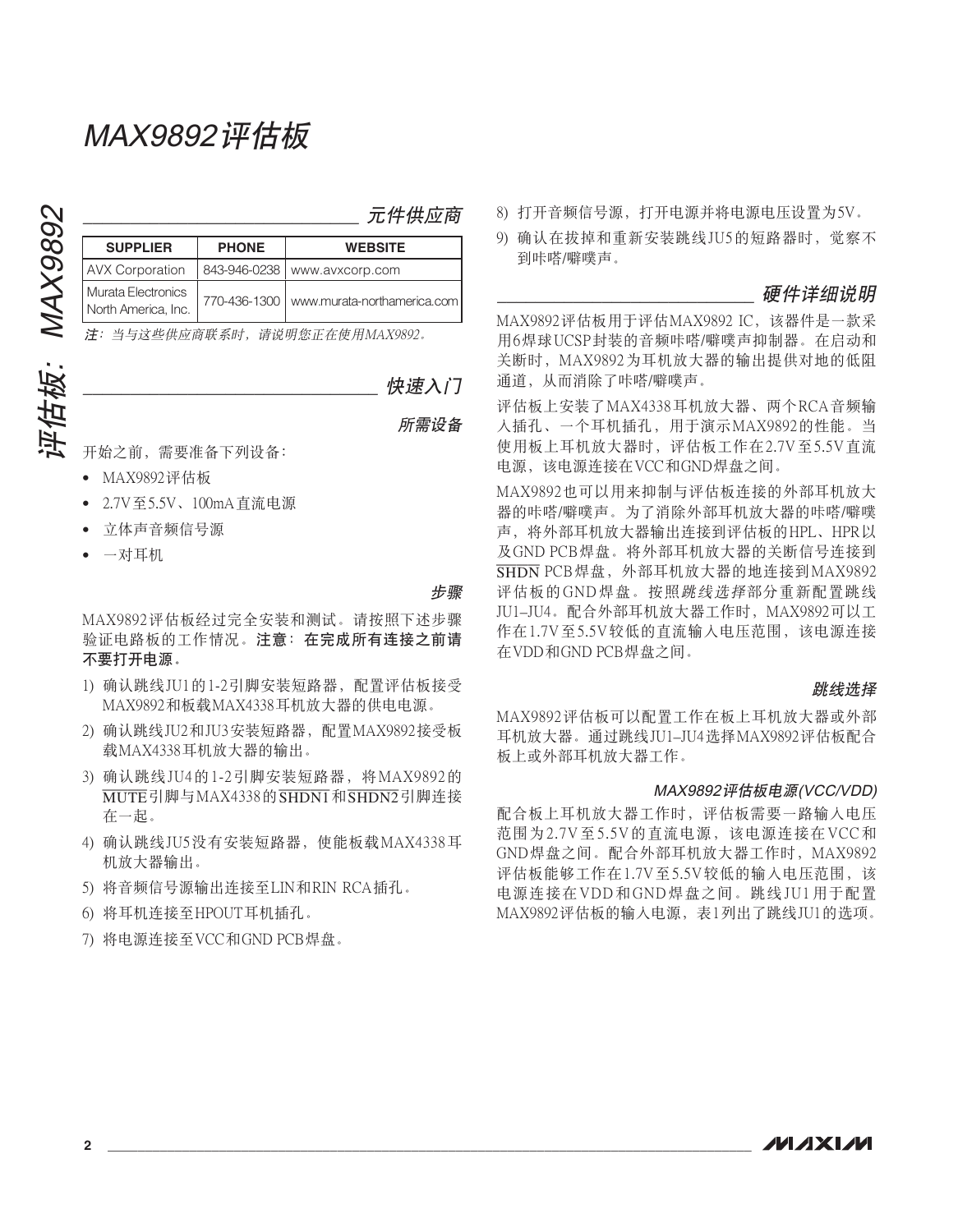## 表 1. JU1跳线选择(VCC/VDD)

| <b>SHUNT</b>    | <b>POWER SUPPLY</b>                      | <b>HEADPHONE</b> |
|-----------------|------------------------------------------|------------------|
| <b>POSITION</b> | <b>CONNECTED TO</b>                      | <b>AMPLIFIER</b> |
| $1 - 2^*$       | VCC PCB pad<br>$(VCC = 2.7V to 5.5V DC)$ | On-board**       |
| $2 - 3$         | VDD PCB pad<br>$(VDD = 1.7V$ to 5.5V DC) | External         |
| Not installed   |                                          | MAX9892 EV kit   |
| Unconnected     |                                          | (not powered)    |

\*默认位置。

\*\*MAX4338将输入低电压限制在2.7V。

### 耳机放大器输出(HPL、HPR)

配合板上耳机放大器工作时, MAX9892 IC接收板上耳机 放大器的耳机输出信号。配合外部耳机放大器工作时, MAX9892 IC接收外部耳机放大器的输出信号,该输出信 号连接至MAX9892评估板的HPL、HPR和GND PCB焊盘。 跳线JU2和JU3为MAX9892评估板选择板上耳机放大器输 出或外部耳机放大器输出,表2列出了跳线JU2和JU3的 选项。

## 表2. JU2、JU3跳线功能(HPL、HPR)

| <b>SHUNT</b><br><b>POSITION</b> | <b>HEADPHONE AMPLIFIER OUTPUTS</b>                                        |  |
|---------------------------------|---------------------------------------------------------------------------|--|
| $Instable*$                     | On-board headphone amplifier (MAX4338)                                    |  |
| Not installed                   | External headphone amplifier (connected to<br>HPL, HPR, and GND PCB pads) |  |

\*默认位置。

### 静音和关断输入(MUTE、SHDN1、SHDN2和SHDN)

配合板上耳机放大器工作时, 将MAX9892的MUTE引脚 与板上MAX4338耳机放大器的SHDN1和SHDN2连接在一 起。配合外部耳机放大器工作时, 将MAX9892的MUTE引 脚与MAX9892评估板的SHDN PCB焊盘连接在一起。当所 要求的关断信号正确地连接到MAX9892的MUTE引脚后, 可通过MAX9892的MUTE引脚开启或关断耳机放大器, 演 示MAX9892 IC的性能。

跳线JU4为MAX9892评估板选择板上或外部耳机放大器的 关断输入。跳线JU5将MAX9892的MUTE引脚下拉至地电 位, 启动对跳线JU4 选定的耳机放大器的关断, 表3列出了 跳线JU4和JU5的选项。

|           | <b>SHUNT POSITION</b> | <b>MAX9892 MUTE PIN CONNECTED TO</b>              | <b>HEADPHONE AMPLIFIER OUTPUTS</b> |  |
|-----------|-----------------------|---------------------------------------------------|------------------------------------|--|
| JU4       | JU <sub>5</sub>       |                                                   |                                    |  |
| $1 - 2^*$ | Not installed*        | MAX4338 shutdown pins and VCC through resistor R5 | Enabled (on-board)                 |  |
|           | Installed             | MAX4338 shutdown pins and GND                     | Disabled (on-board)                |  |
| $2 - 3$   | Not installed         | SHDN PCB pad and external pulled up               | Enabled (external)                 |  |
|           | Installed             | <b>SHDN</b> PCB pad and GND                       | Disabled (external)                |  |

表 3. JU4、JU5跳线功能(MUTE)

\*默认位置。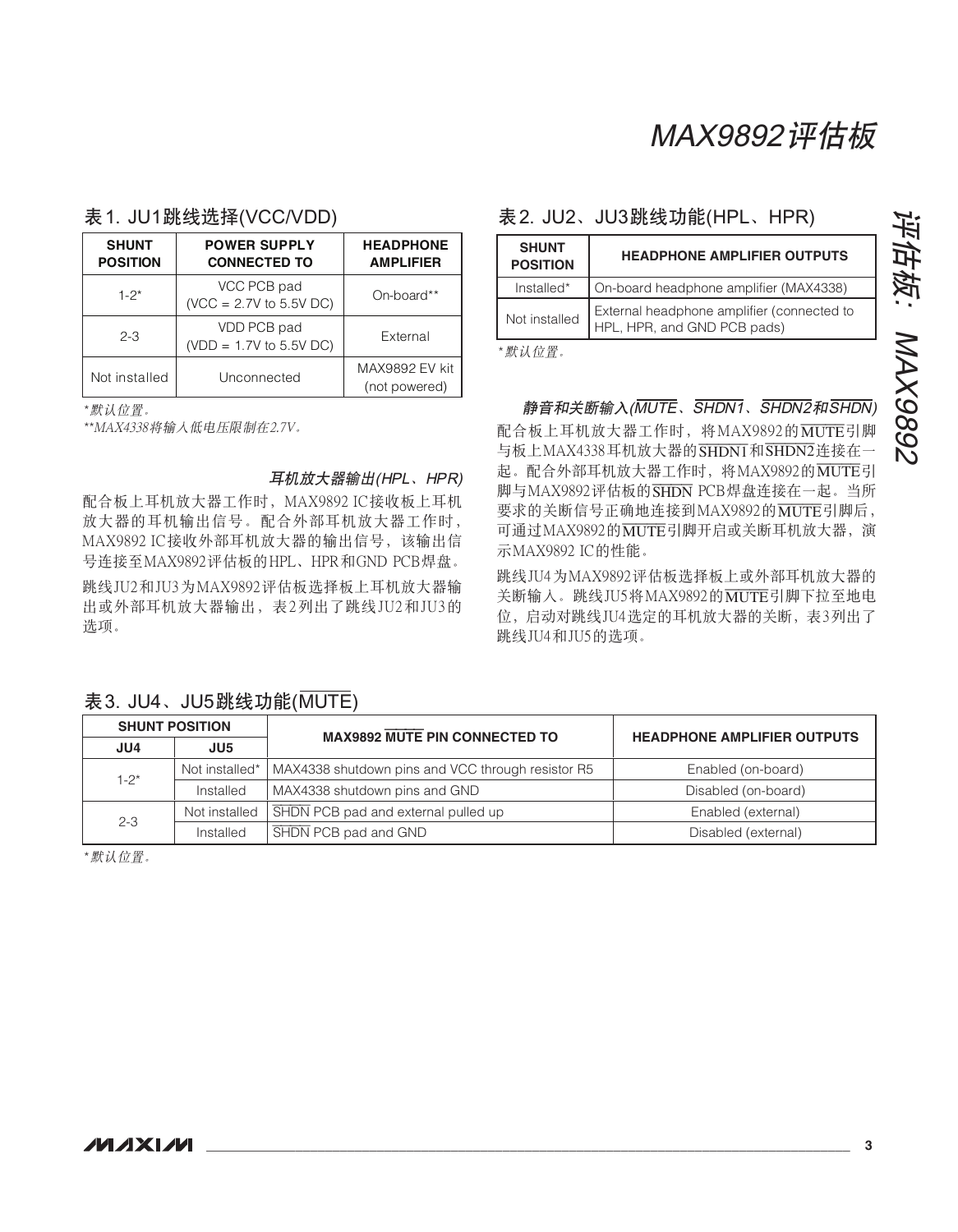